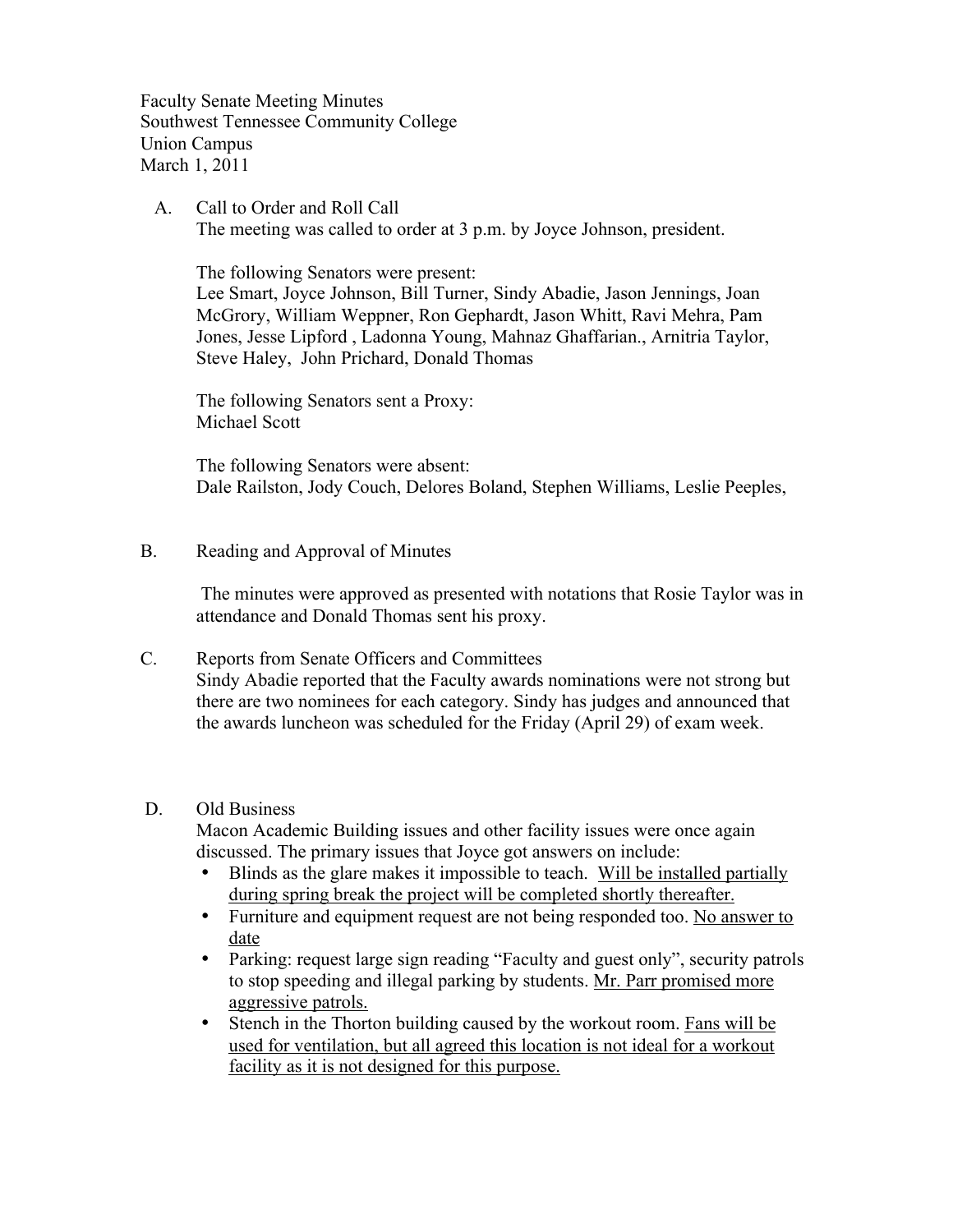#### E. New Business

Joanne Bassett joined the faculty senate for a  $Q & A$ . The major issues covered included:

- Evaluations-This year will remain the same. Going forward Dr. Bassett said that evaluations would be the basis for merit pay so to be eligible for merit pay evaluations would be necessary. But if tenured faculty wants to opt out of merit pay, a more abbreviated evaluation would be made available for next year. The existing evaluation is required for tenure track, non tenured and faculty who intend to apply for promotion or participation in merit pay.
- Evaluations for the upcoming year will be prepared in Spring.
- Request for participation in VBP deferment must be put to her in writing and require a "business" purpose and this does not include that the requestor has not reached age for retirement.
- Request to share Department and Division results on Faculty evaluations for comparison purposes will be requested for the faculty senates review.
- In 2012 the plan is to return to MWF classes to utilize classrooms more effectively.

Jason Whitt reported on the committee on Budget Reduction Strategies. He said all ideas or suggestion should be sent to he or Leslie Peeples.

Jason also reported on the faculty senate elections and indicated the committee had restructured the representatives. The letters would go out for Department reps on the  $21<sup>st</sup>$  and Division reps on the  $28<sup>th</sup>$ .

Joyce reported that the Executive committee has established a special committee to review and evaluate faculty related issues in the budget reduction.

The next meeting will be on the Macon campus.

The meeting was adjourned at 4:45 PM.

# **2010-2011 Senate**

**President: Joyce Johnson** *idjohnson7@southwest.tn.edu* 6057

## **Division Senators**

**Division Senators of Arts and Sciences - Six Seats.** Language and Literature, Social and Behavioral Sciences, Mathematics, Natural Sciences, and Communications & Graphic and Fine Arts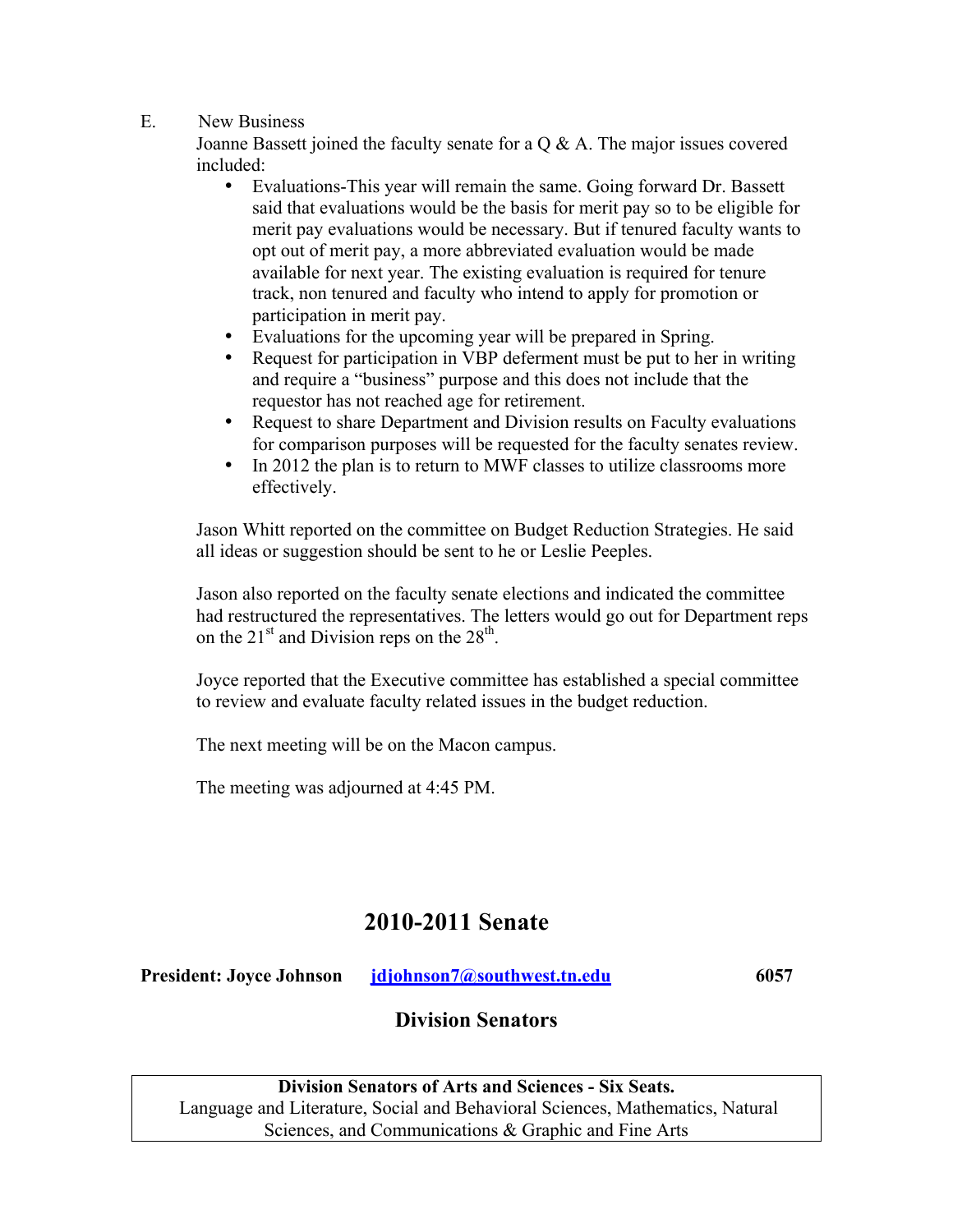| <b>Senator</b>       | <b>Term</b> | email    | Department                      | Ext. |
|----------------------|-------------|----------|---------------------------------|------|
| <b>Ron Gephardt</b>  | $(09-11)$   | rgephart | Communications,                 | 5159 |
|                      |             |          | <b>Graphics &amp; Fine Arts</b> |      |
| <b>Ruthie Couch</b>  | $(09-11)$   | jcouch   | <b>Mathematics</b>              | 4608 |
| <b>Michael Scott</b> | $(09-11)$   | mscott   | Communications,                 | 4535 |
|                      |             |          | <b>Graphics and Fine Arts</b>   |      |
| Rosie Taylor         | $10-12)$    | rdtaylor | <b>Natural Sciences</b>         | 5225 |
| <b>Steve Haley</b>   | $(10-12)$   | shaley   | Social and Behavioral           | 5635 |
|                      |             |          | Sciences                        |      |
|                      |             |          |                                 |      |
|                      |             |          |                                 |      |
| <b>Bill Turner</b>   | $(09-11)$   | wturner  | Mathematics                     | 4254 |

| <b>Division Senators of Career Studies - Five Seats.</b><br>Business, Technologies, Education, Allied Health, Nursing |             |                                    |                     |      |  |  |
|-----------------------------------------------------------------------------------------------------------------------|-------------|------------------------------------|---------------------|------|--|--|
| <b>Senator</b>                                                                                                        | <b>Term</b> | Ext.<br>email<br><b>Department</b> |                     |      |  |  |
| <b>Joan McGrory</b>                                                                                                   | $(09-11)$   | <i>s</i> mcgrory                   | <b>Business</b>     | 4485 |  |  |
| Ravi Mehra                                                                                                            | $(10-12)$   | rmehra                             | <b>Business</b>     |      |  |  |
| Lee Smart                                                                                                             | $10-12$     | <i>lsmart</i>                      | <b>Business</b>     | 5076 |  |  |
| <b>Arnitria Taylor</b>                                                                                                | $(09-11)$   | ahawkins                           | <b>Technologies</b> | 4735 |  |  |
| Sindy Abadie                                                                                                          | $(10-12)$   | csabadie                           | <b>Business</b>     | 6021 |  |  |
|                                                                                                                       |             |                                    |                     |      |  |  |
|                                                                                                                       |             |                                    |                     |      |  |  |

# **Department Senators:**

### **Division: Business, Career Studies & Technology**

### **Departments:**

- Business
- Technologies
- Nursing
- Allied Health
- Education

| --<br>senator<br>erm | email | <b>Department</b> | $\mathbf{w}$<br>L'AU |
|----------------------|-------|-------------------|----------------------|
|----------------------|-------|-------------------|----------------------|